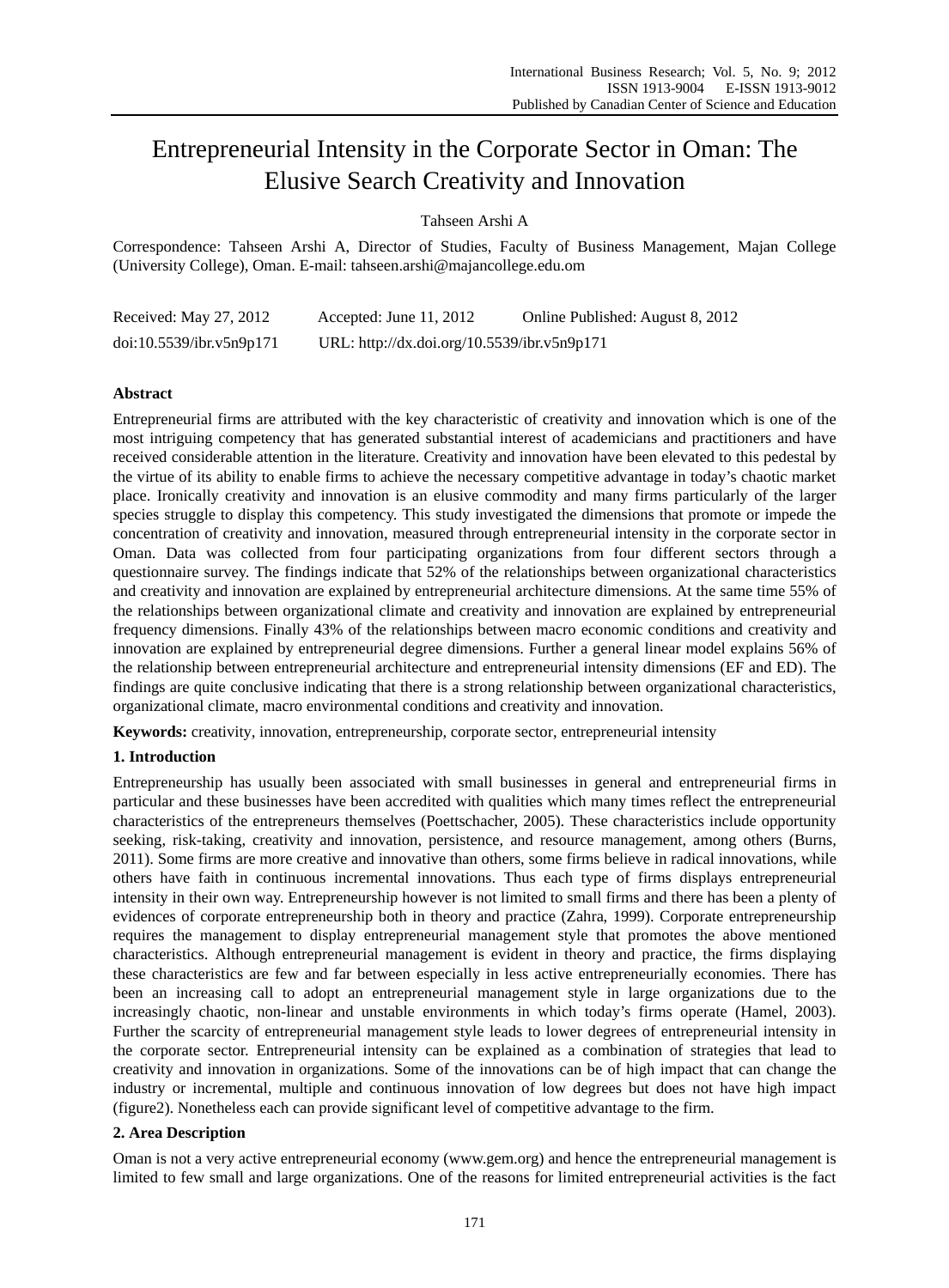that a relatively young corporate sector owes it legacy to very bureaucratic public sector organizations. However with the advent of globalization (Oman became a member of WTO in 2007), and a greater exposure to westerns economies and competition, the need for entrepreneurial management has been felt in the corporate sector. This has been emphasized by a number of training and consultancy firms and educational institutions that deliver programmes for the corporate sector. However the challenges faced in developing an entrepreneurial management are quite high considering the bureaucratic nature of these organizations. Entrepreneurial management and the influences on it would differ from one economy to other. Gomez-Haro, Aragon-Correa and Cardon-Pozo (2011) do confirm the differences in entrepreneurial management style based on the context of different economies. Therefore this study explores creativity and innovation promoters and barriers in implementing entrepreneurial management in present research environment. This is an empirical research in Oman as no other research exists in Oman on this topic. The study also serves the basis for a broader agenda for identifying critical components of entrepreneurial intensity within the framework of entrepreneurial frequency and degree.

# *2.1 Rationale and Practical Implications*

Although entrepreneurial intensity is a useful concept but it falls short of identifying which of the dimensions degree or frequency - has a better potential to promote entrepreneurial management within the firm. Further the literature falls short of measuring organizational conditions, climate and macro environmental conditions and its effect on creativity in holistic way. Such a measurement would not only identify emphasis areas but also provide a checklist for measuring entrepreneurial intensity in corporate set ups.

# *2.2 Research Questions*

RQ1: Which factors impede or promote the development of entrepreneurial intensity in the corporate sector in Oman?

RQ2: Does entrepreneurial architecture promotes the development of entrepreneurial intensity and enhances creativity and innovation in the corporate sector in Oman?

RQ3: What can be done to enhance entrepreneurial intensity in the corporate sector in Oman?

# *2.3 Research Hypothesis*

## *Global Hypothesis*

There are positive correlations observed between the entrepreneurial architecture dimensions and entrepreneurial intensity.

HO1: There are positive correlations observed between the entrepreneurial architecture dimensions and creativity and innovation.

HO2: There are positive correlations observed between the entrepreneurial frequency dimensions and creativity and innovation.

HO3: There are positive correlations observed between the entrepreneurial degree dimensions and creativity and innovation.

## **3. Literature Review**

The paradoxical relationship and the tensions associated with the management of creativity and innovation provides challenges both in terms of explanations and theorizing. In this age of 'unreason' (Henry, 2006) only those firms survive, grow and are successful that master the art of 'change', 'learn' (Senge, 2006) and unlearn so that they can challenge their own 'mental models' (Kim & Tversky, 1999), become thinking organizations and make creative utilization of knowledge (Basadur & Gelade, 2006). These interactive and dynamic approaches provide opportunities for firms in this mayhem and create innovative outputs that provide them competitive advantage in the market place especially through the un-substitutable human potential for creativity (Gibb & Waight, 2005).

Sustainable competitive advantage is a scarce commodity in times of this change. Leading this pack of organizations are learning organizations (Senge, 2006) that are able to adopt entrepreneurial management style easily and promote learning across the organizations and transforms itself into an entity that not only can deal with change effectively but use the change as catalyst to find new opportunities and capitalize on them. Figure 1 shows on entrepreneurial management can add value to its stakeholders and provide a basis for competitive advantage.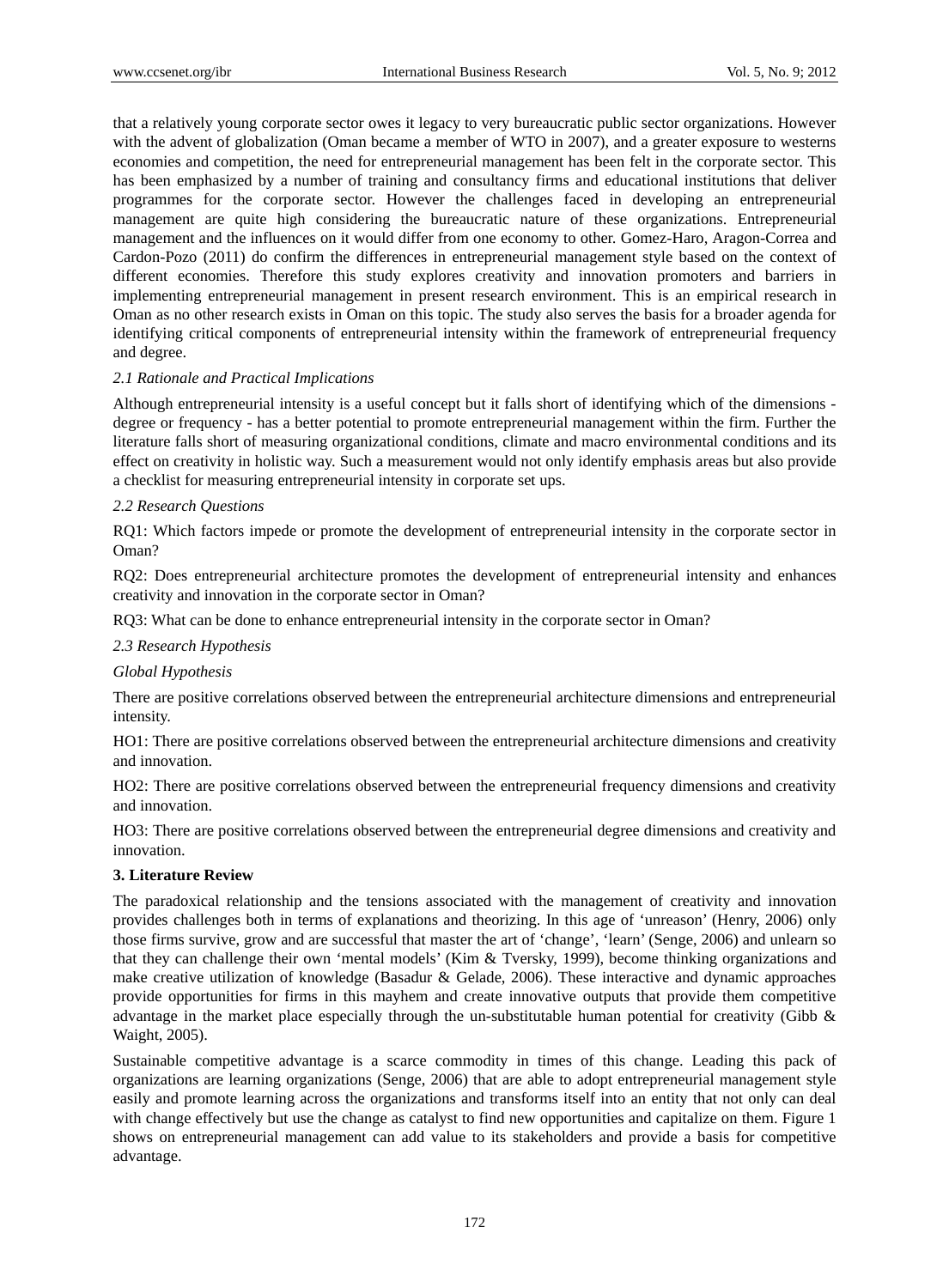

Figure 1. The value of entrepreneurial management

Note: adapted from Henry (2006) and Burns (2008).

## *3.1 Entrepreneurial Architecture*

Using Kay's (1993) terminology Burns (2008) explains that the implantation of entrepreneurial DNA in large firms can be done through its 'entrepreneurial architecture'. Burns (2012) developed a scale of entrepreneurial architecture and the scale is based on four dimensions which are leadership, structure, culture and strategies. The scale is operationalized through hundred item statements measuring these dimensions. The entrepreneurial architecture comprises of both internal and external networks (resembling personal networks developed by entrepreneurs in smaller firms). Internal networks are built within the organization, while external networks are built with external stakeholders. Both these networks are built on relationships based on mutual trust, mutual interests and common goals (Stewards & Conway, 2009). Entrepreneurial management in large organizations promotes the development of these networks which are effective, and subtle, one that is difficult to replicate and capture through formal contracts. This provides unique strength to these organizations and creates competitive advantage and barriers to entry. Implanting the entrepreneurial DNA and developing the entrepreneurial architecture in large firms is a challenging task as most large firms may have the vision for it but are unable to implement it due to the lack of supportive culture and structure, entrepreneurial strategies and transactional leadership styles.

Implanting the entrepreneurial DNA (Burns, 2008) in larger firms provides a fertile ground for adopting specific strategies (Porter, 1985; Harrison & Taylor, 1996), developing organizational culture (Bowman & Faulkner, 1997), and designing appropriate structures (Fenton & Pettigrew, 2000) that support entrepreneurial endeavors. The fountain head of these is the 'entrepreneurial leadership' (Kirby, 2003) that has a vision to foresee the need for entrepreneurial management in their organizations. This enhances the competitive positioning of these firms which is derived from their ability to cope, deal and exploit change. Entrepreneurial management further allows these firms to become flexible, enhances their adaptability and creativity and innovation in these firms. It is important to note that these characteristics are rarely evident in large organizations. However, larger firms find it difficult to adopt entrepreneurial management style because of their size and age as they tend to become more bureaucratic and inflexible. They struggle to keep pace with the changing environment without realizing that they need to change themselves in order to survive this chaos and disorder.

# *3.2 Entrepreneurial Intensity*

Although the literature on corporate entrepreneurship establishes the need for entrepreneurial management in large organizations and states that it can be established through appropriate strategies, culture structure and leadership, it does not enumerate in detail how effective these entrepreneurially oriented organizations are? Morris and Kuratko (2002), attempt to differentiate entrepreneurial management in terms of its effectiveness by developing the concept of 'entrepreneurial intensity'. Entrepreneurial intensity can be measured through the size of breakthrough termed as 'entrepreneurial degree' and number of continuous and incremental innovations termed as 'entrepreneurial frequency'. Entrepreneurial management can be placed on this grid based on whether an entrepreneurial firm has a series of smaller innovations (but not breakthroughs) or few breakthroughs but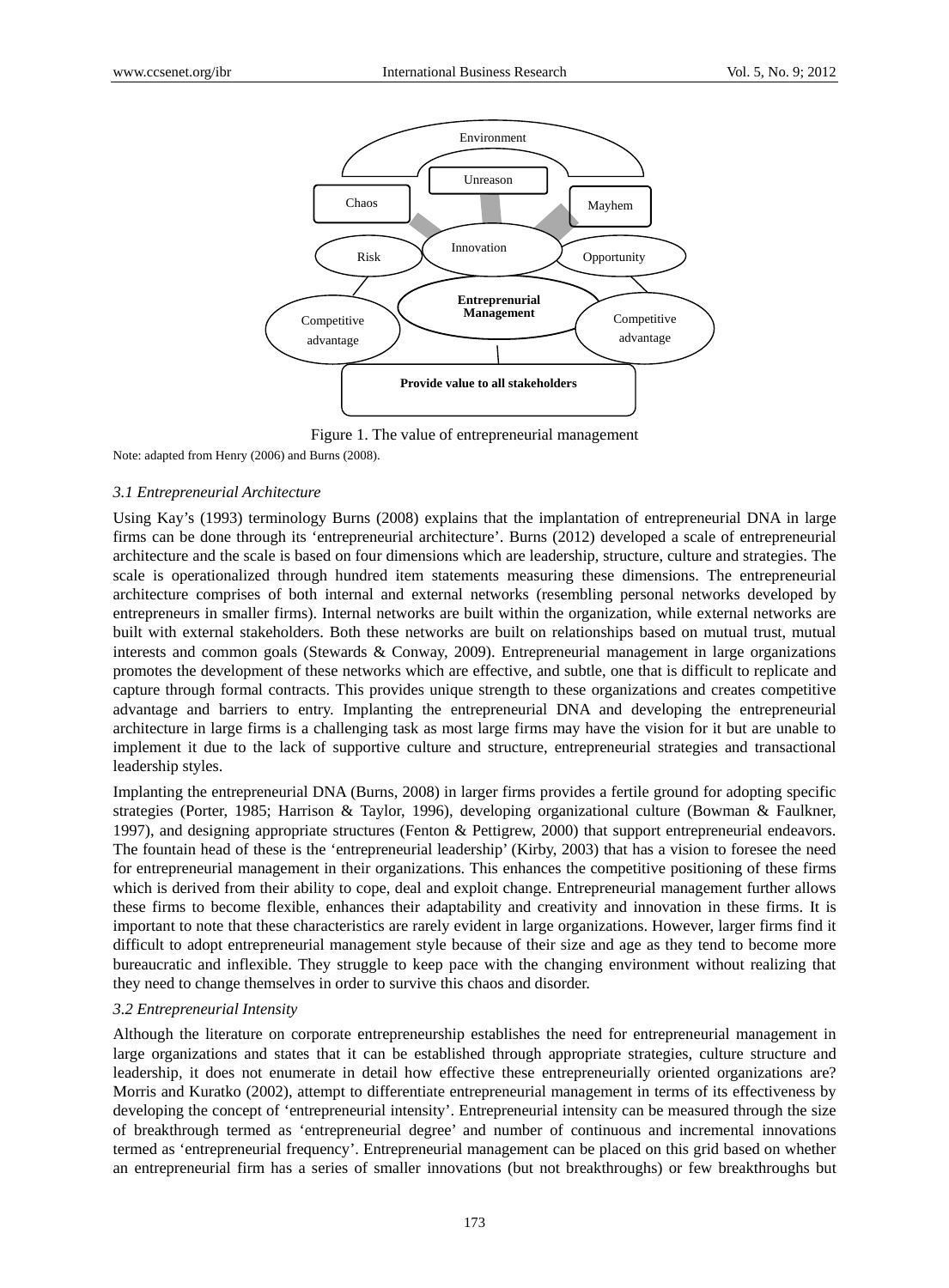

significant in nature. In other words entrepreneurial management can be either strong in degree or frequency (figure 2).

Figure 2. Entrepreneurial Intensity

Source: Burns 2012.

Effectiveness of entrepreneurial management lies in its ability to balance entrepreneurial degree and frequency in such a way that the firm is able to maximize its competitive advantage in the ever changing environment. Researchers such Morris and Sexton (1996) and Morris and Kuratko (2002) have linked the effectiveness of entrepreneurial management and entrepreneurial intensity with a number of financial performance indicators such as enhanced profitability, income/sales ratio, and revenue and assets growth. Further Zahra (2002) provide empirical evidence of the impact of managerial entrepreneurship on the improved financial performance of the firm. However it is questionable whether financial performance indicators are the only indictors of effectiveness and non-financial performance indicators such as enhancement of 'brand equity' (financial performance would be reflected in the long term) can be also linked a strategic measurement of entrepreneurial intensity.

'Entrepreneurial frequency' is usually characterized through incremental and continuous innovation. Clark (2004) finds similarity between this type of innovation with 'learning by doing' and 'experience curve'. He also point out that incremental innovations are mostly reflected through the improvements done on the radical innovation. 'Entrepreneurial frequency' is a highly sustained effort and required an organizational climate that promotes and supports creativity and innovation as part of its strategic human resource policies. Amabille (1997) developed a comprehensive scale to measure or organizational climate for creativity. It comprises of eight major dimensions involving organizational functions and characteristics such as challenging work, freedom, workload pressure, work group support, supervisory encouragement, organizational support, resources and organizational impediments. Tahseen (2012) measured organizational climate for creativity in Omani corporate sector using KEYS scale (Amabile, Burnside et al., 1999) which assessed stimulants and obstacles based on these dimensions. The findings indicated strong relationship between most of the KEYS dimensions and creativity and innovation. Isaksen (2007) pointed out that idea time and fun and humor are essential ingredients that promote creativity in organizations. When these dimensions are managed properly creativity flourishes and enhanced frequency in innovations are evident. However Pap and Katz (2004) argue that those organizations that engage in developing incremental innovation capabilities loose the innovation edged against the highly proactive entrepreneurial firms that introduce disruptive innovations in the market.

'Entrepreneurial degree' on the other hand is usually characterized through radical innovation. Stewards and Conway (2009) define radical innovation as a 'major advance in the technological state-of-the-art.' Entrepreneurial degree is more dependent on the external conditions rather internal although both are not mutually exclusive. Burns (2009) argues that given the industry conditions the firms respond more to stability dimension than to change dimensions. In such conditions innovations may not be seen. Klepper (1996) found links between the firm size and industry structure and growth and innovation. Firms in high growth industries show more innovative capabilities. Contrastingly Herron et al. (1994) argue that firm in low growth industries are force to think on innovative measures as survival in these industries become difficult. Audretsch and Feldman (1996) link innovation to industry life cycle. During the early life stages of the life cycle more innovation capabilities are evident and as the industry grows and matures the innovation case seems to be dispersed. Propis (2010) highlights the role of inter firm collaboration in achieving radical innovations. High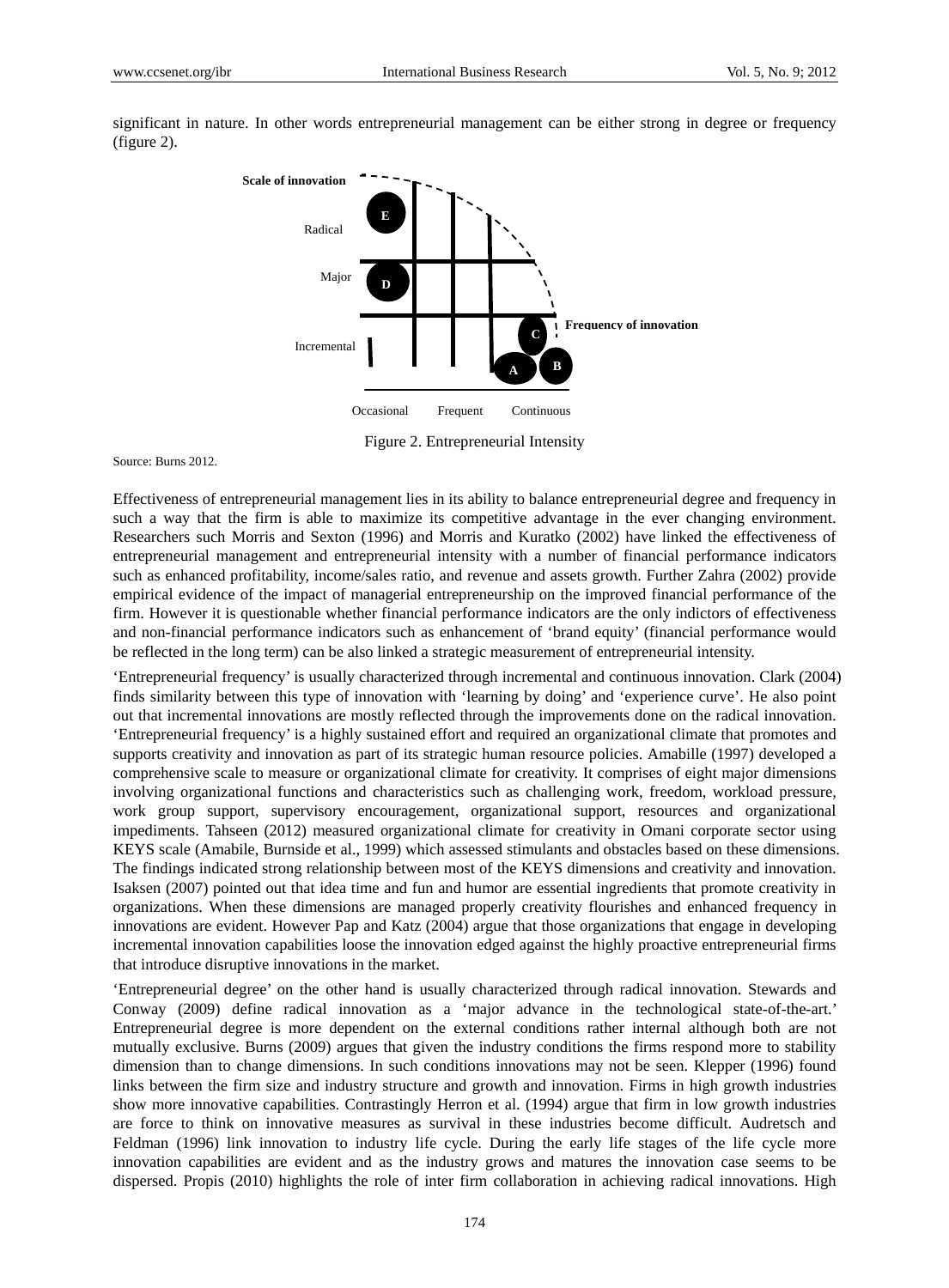degree of innovation will be seen when the firms aim to change the competitive dynamics within the industry and its internal environment support creative endeavors and innovative outputs. Marnix (2006) is of the view that radical innovations are disruptive and can result in technological discontinuity or commercial discontinuity (Lettice & Thomond, 2002). Marnix further argues that radical innovations depends on the firms capabilities and competencies and many times they have to acquire new capabilities and configure their competencies to the demands of the external environment. Johannessen et al. (2001) caution that the core competencies that provided the organization competitive advantage in the past can be so rigid that it may prevent acquisition of new capabilities and may hinder future radical innovation efforts. The bigger the innovation in terms of degree, higher will be the risk. Rice et al. (2000) points out that not only disruptive innovations are risky they have to be accepted by the markets and society. Lynn and Reilly (2002) point out that the high costs and risks deter the management to commit to radical innovation strategies. Foster and Kaplan (2001) contend that the fear of risk is the primary reason preventing companies from engaging in radical innovation.

## **4. Methods**

#### *4.1 Epistemological Standpoint and Research Design*

Epistemologically the knowledge created through this research may not be absolute but the nature of research demands a positivist orientation and hence the realist approach was adopted. The research had to ignore the criticisms on positivist dominance on mainstreams research paradigms as it could not accommodate interpretivist aspirations. Epistemologically this research adopted a 'realist' research approach, which retains many aspects of positivism but acknowledges the role of subjectivity in it. Therefore it not only allowed the researcher to study reality, as it is, but at the same time subjective nature of reality and the inevitable role of values in it was also be acknowledged (Fisher, 2004). Based on its epistemological positioning, this research primarily adopted quantitative approach. Since the research is posited in realist philosophy, it made attempt to quantify the variables and finally develop a measurable construct for each dimension. Through this approach 'creativity and innovation' was treated as a dependent variable, while the three dimensions such as entrepreneurial architecture and entrepreneurial frequency and degree were treated as independent variables. All the three dimensions were operationalized through the variables identified through the literature adopting mainly a deductive approach. The conceptual framework (figure 3) was largely influenced by two models: entrepreneurial architecture model (Kay, 1993 and elaborated by Burns, 2012) and entrepreneurial intensity model (Morris & Kuratko, 2002). Like all realist researches, the structure of this study was built by establishing relationship between the variables.



Figure 3. Conceptual framework

Source: Kay (1993) and elaborated by Burns (2012).

The contribution of this conceptual model in understanding the factors that influence entrepreneurial architecture in general and entrepreneurial intensity in particular is two-fold. First entrepreneurial architecture helped to identify and investigate the factors that impede or promote transplantation of entrepreneurial DNA in large firms and secondly the entrepreneurial intensity established a means to measure entrepreneurial effectiveness in these firms. This conceptual model's uniqueness lies in the fact that it combines two models in an effort to study entrepreneurial effectiveness and at the same time provides a basis for understanding of entrepreneurial intensity in large firms. The conceptual model provided the basis to analyze the data using three different sub-models. These sub-models as shown in figure 3 are entrepreneurial architecture, entrepreneurial degree and entrepreneurial frequency.

#### *4.2 Ontological Positioning*

Ontologically this research assumes that the knowledge creating entities in this research have a control over their environment (Bryman & Bell, 2003) and hence adopts a constructionist approach. Although, paradoxically the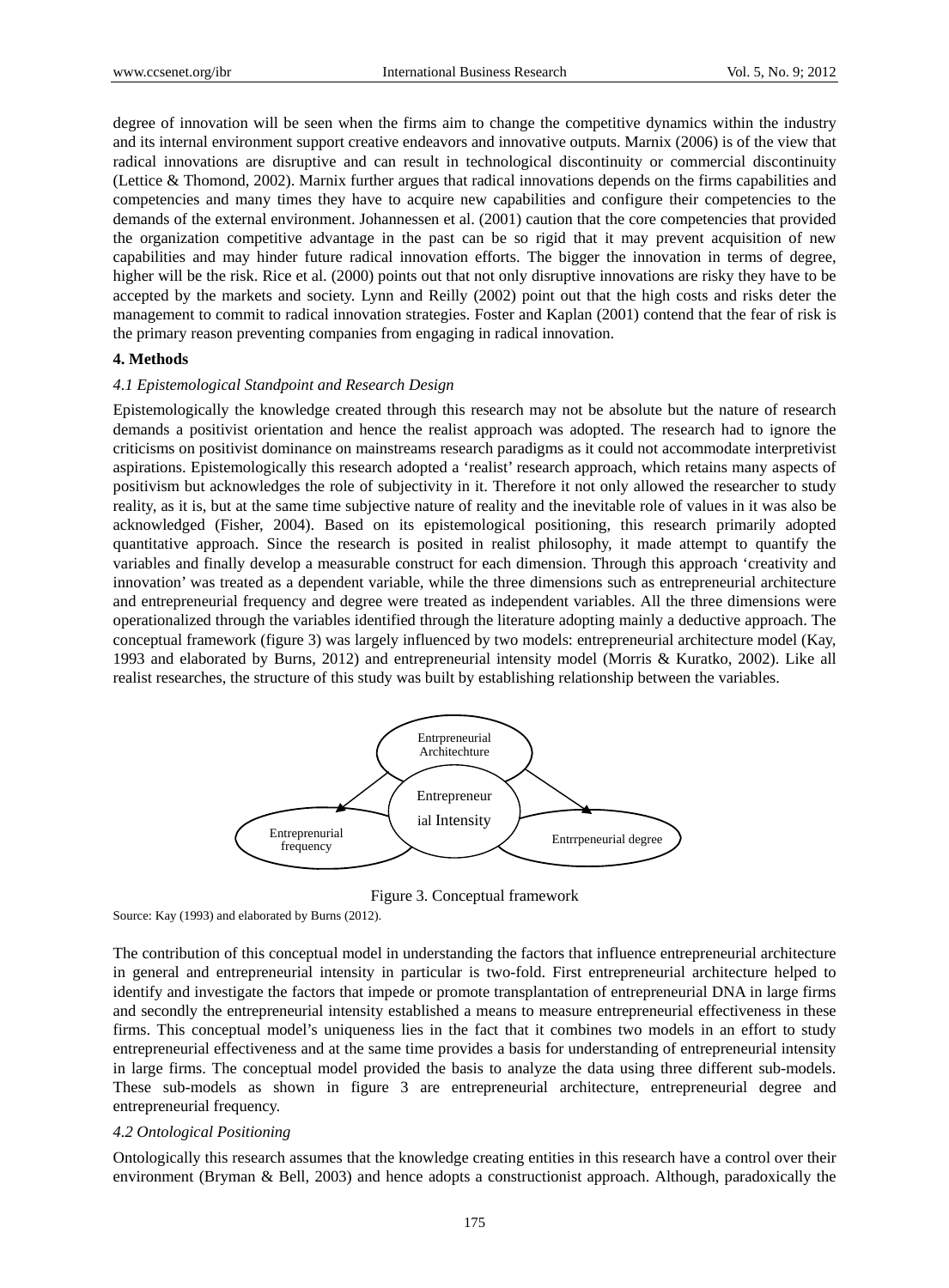epistemological and ontological positioning assume its own philosophical orientation it does not limit this research to combine such an approach because of the demands of the research (Easterby-Smith et al., 1991). This research has a clear standpoint that the participants have significant influence over the functioning and design of their organizations. They have control over strategies, culture, and structure and leadership style in their organizations and hence they can decide whether they require and have the willingness to implant entrepreneurial orientation or not. Based on this standpoint the constructionist approach was used to design qualitative interviewing which was fed into questionnaire design (Sekaran, 2003).

# **5. Techniques**

# *5.1 Questionnaire Design*

The dimensions were measured through a questionnaire. To this effect literature was used to find validated scales for the dimensions. Using this information, measurement for all the constructs was developed and operationalized through 30 items statements. The survey instrument utilized '5 point' likert scale that was developed to measure the constructs. The survey instrument was administered in four organizations that had consented to participate. As per the desire of the respondents their identity was not revealed, although the findings were first sent to them for respondent validation. Data was analyzed using multiple regressions and general linear model. Using a quantitative strategy allowed the researcher to have more control over research subjects and data and ensure objectivity which many times is compromised in a qualitative research.

## *5.2 Reliability and Validity*

Reliability and validity was achieved through item-to-total correlation (>0.50) and inter item correlation (>0.30) Hair et al. (2006). A total of 30 items (all scale data) were subjected to alpha test to ensure reliability. The reliability test of the interval scaled data showed a high internal consistency as the Cronbach Alpha value was 0.812 which is by all means highly desirable as suggested by Saunders et al. (2006). Homoscedasticity was checked using Tabachnik and Fidell's (2007) and Pallant's (2005) recommendations through Leven's test (.085) and multi-collinearity through tolerance levels and variation inflationary factor (VIF) and desirable scores (tolerance >10 and VIF < 2.5) was achieved. The relationship hypothesized in the conceptual model was tested using multiple regressions tests and general linear model although this study acknowledges the limitations of both to establish causality. There was no auto-correlation detected in the data as was indicated through the Durbin Watson Test. These tests indicated that there were no violations of the assumptions of regression equations (Table 1, 2 and 3).

### *5.3 Sample*

A total of four participating organization in the private sector in Oman market representing media, event management, trading and telecommunications participated in the survey. A combination of systematic and judgment sampling was used to select the sample. The sample was chosen based on their similarity of characteristics as these firms were quite innovative in their sectors. The respondents in these firms were selected based on their position and hierarchy in the organization. The sample population included the senior management, middle management and human resource staff. Considering the limited degree of variability (Israel, 1992) in the population the representation was considered adequate. The sample size was considered adequate using Yamane's formula (Yamane, 1967). A total of 250 questionnaires were sent out and 210 were returned and 200 were found fit for analysis.

# **6. Results**

Three different models were measured using multiple regression tests. The first model was measured through entrepreneurial architecture dimensions; the second through entrepreneurial frequency dimensions while the third was measured through entrepreneurial degree dimensions. The regression model (Table 1) explains 52% (adjusted R square) relationship between entrepreneurial architecture and creative and innovative endeavors. The results of the multiple regression tests showed that predictor variables such as shared vision, leadership style, change orientation, core competencies, decentralization, and norms and behavior influences creativity and innovation (dependent variable) considerably. However lack of core competencies influences creativity and innovation negatively. This is because for innovations of significant impact the present core competencies may not be enough and organizations may have to acquire new competencies Based on the finding the null hypothesis (HO1: There are positive correlations observed between the entrepreneurial architecture dimensions and creativity and innovation) is accepted and alternate hypothesis that there is no relationship between entrepreneurial architecture dimensions and creativity and innovation is rejected.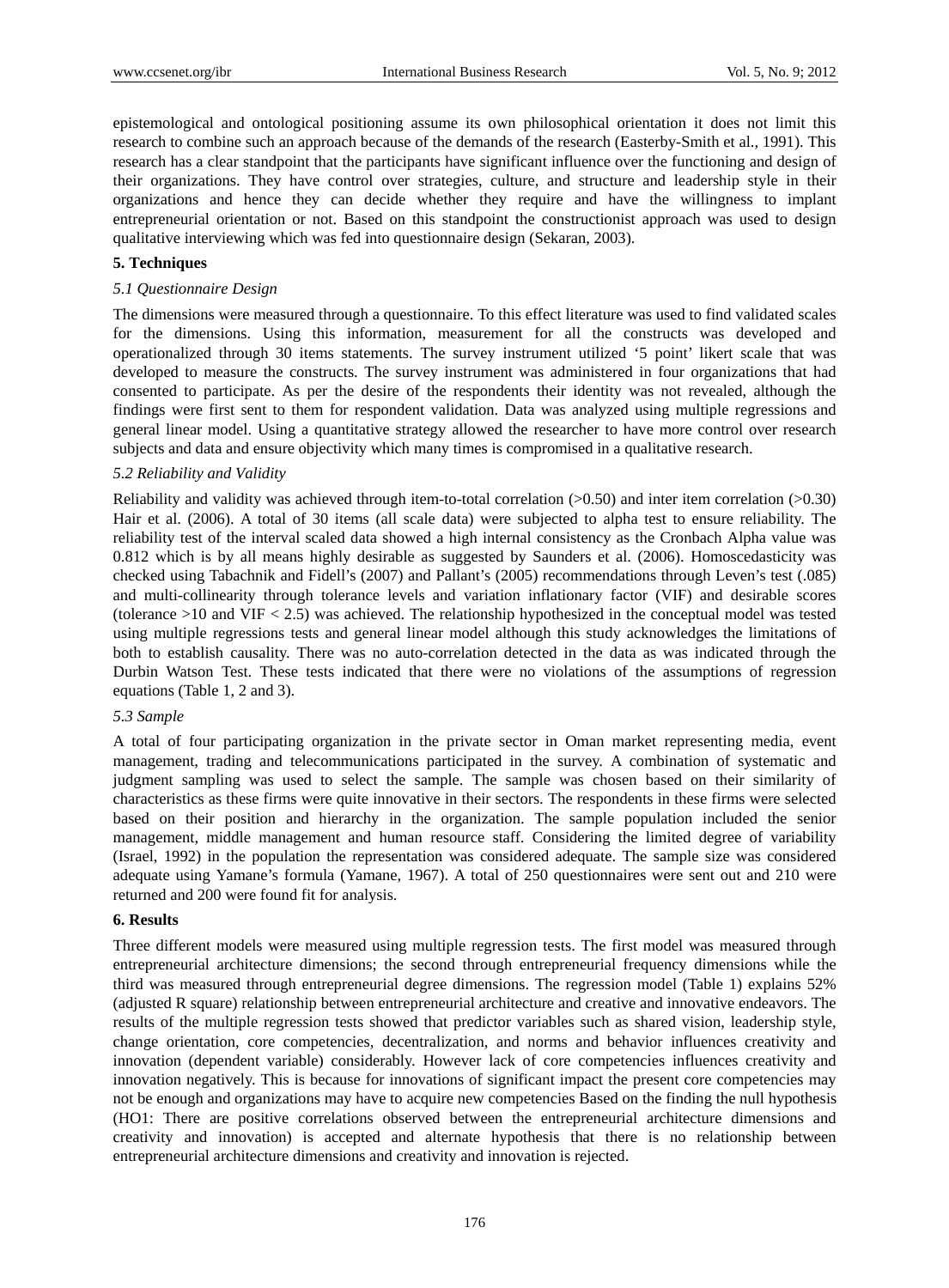| R<br>Model              |         |         | R Square   | <b>Adjusted R Square</b>       | Std. Error of the Estimate |      | <b>Durbin-Watson</b>           |            |
|-------------------------|---------|---------|------------|--------------------------------|----------------------------|------|--------------------------------|------------|
|                         | .729(a) |         | .604       | .528                           | .66223                     |      | 1.692                          |            |
| <b>Levene Statistic</b> |         |         | df1        | df2                            |                            | Sig. |                                |            |
| .614                    |         |         | 5          | 197                            |                            | .639 |                                |            |
| Independent             |         | B       |            | Standardized coefficients Beta |                            |      | <b>Collinearity Statistics</b> |            |
| Variables               |         |         | Std. error |                                | t                          | Sig  | <b>Tolerance</b>               | <b>VIF</b> |
| Constant                |         | .716    | .525       | .397                           | 4.108                      | .199 |                                |            |
| Shared vision           |         | .392    | .091       | .079                           | 3.615                      | .004 | .696                           | 2.160      |
| Leadership style        |         | .496    | .079       | .118                           | 3.947                      | .001 | .725                           | 1.523      |
| Change orientation      |         | .289    | .084       | .094                           | 3.175                      | .002 | .689                           | 1.756      |
| Power distance          |         | .112    | .073       | .318                           | 1.74                       | .142 | .625                           | 1.992      |
| Norms and behavior      |         | .382    | .076       | $-153$                         | 4.453                      | .001 | .676                           | 1.745      |
| Core competencies       |         | $-185$  | .101       | .228                           | $-2.107$                   | .035 | .598                           | 1.827      |
| Decentralization        |         | .398    | .076       | .069                           | 3.120                      | .002 | .698                           | 2.019      |
| Hierarchy               |         | $-.078$ | .091       | .078                           | $-1.128$                   | .395 | .687                           | 1.965      |
| Decentralization        |         | .099    | .094       | .076                           | 1.079                      | .280 | .558                           | 1.949      |

|  |  |  | Table 1. Regression on Entrepreneurial Architecture (DV Creativity and Innovation) P>.05 |  |
|--|--|--|------------------------------------------------------------------------------------------|--|
|  |  |  |                                                                                          |  |

Description: Model summary, Test of Homogeneity of Variances, coefficients and collinearity.

Regression model (table 2) explains 55% (adjusted R square) relationship between entrepreneurial frequency and creative and innovative efforts. The results of the multiple regression tests showed that predictor variables such as organizational support and impediments, challenging work, freedom, idea time, work group support, idea time, and resources influences creativity and innovation (dependent variable) considerably. Variables such as workload pressure and lack of resources influence creativity and innovation negatively. Based on the finding the null hypothesis (HO2: There are positive correlations observed between the entrepreneurial frequency dimensions and creativity and innovation) is accepted and alternate hypothesis that there is no relationship between entrepreneurial frequency dimensions and creativity and innovation is rejected.

| Table 2. Regression on Entrepreneurial Frequency (DV Creativity and Innovation) P>.05 |  |  |  |  |  |
|---------------------------------------------------------------------------------------|--|--|--|--|--|
|                                                                                       |  |  |  |  |  |

| Model                   | $\mathbb{R}$               | R Square | <b>Adjusted R Square</b> |             | Std. Error of the Estimate |            |                  | <b>Durbin-Watson</b>           |
|-------------------------|----------------------------|----------|--------------------------|-------------|----------------------------|------------|------------------|--------------------------------|
| 1                       | .812(a)                    | .688     | .557                     |             | .61223                     |            |                  | 1.920                          |
| <b>Levene Statistic</b> |                            | df1      |                          | df2         |                            |            | Sig.             |                                |
| .704                    |                            | 4        |                          | 195         |                            |            | .697             |                                |
| Independent             |                            |          |                          |             |                            | <b>Sig</b> |                  | <b>Collinearity Statistics</b> |
| <b>Variables</b>        |                            | B        | Std. error               | <b>Beta</b> | t                          |            | <b>Tolerance</b> | VIF                            |
| Constant                |                            | .786     | .595                     | .387        | 4.981                      | .199       |                  |                                |
|                         | Organizational support     | .332     | .084                     | .194        | 3.615                      | .001       | .574             | 1.812                          |
|                         | Supervisory encouragement  | .086     | .084                     | .233        | 1.048                      | .296       | .591             | 1.693                          |
|                         | Work Group Support         | .297     | .083                     | .155        | 3.145                      | .002       | .719             | 1.756                          |
| Freedom                 |                            | .110     | .074                     | .315        | 1.54                       | .132       | .705             | 1.382                          |
| Challenging Work        |                            | .372     | .081                     | $-.153$     | 4.463                      | .001       | .776             | 1.235                          |
| Resources               |                            | $-196$   | .102                     | .248        | $-2.108$                   | .034       | .647             | 1.828                          |
|                         | Organizational impediments | .319     | .076                     | $-.077$     | 3.119                      | .002       | .698             | 2.019                          |
| Workload pressure       |                            | $-.079$  | .092                     | .077        | $-1.028$                   | .305       | .687             | 1.455                          |
| Productivity            |                            | $-.098$  | .095                     | .079        | $-1.079$                   | .282       | .568             | 1.759                          |
| <b>Risk Taking</b>      |                            | .399     | 1.93                     | 2.01        | 3.088                      | .001       | .598             | 1.021                          |
| Idea time               |                            | .312     | .077                     | .198        | 3.561                      | .009       | .617             | 2.180                          |
| Fun/Humor               |                            | .097     | .079                     | .308        | 1.44                       | .395       | .612             | 1.832                          |

Description: Model summary, Test of Homogeneity of Variances, coefficients and collinearity.

The regression model (Table 3) explains 43% (adjusted R square) relationship between entrepreneurial degree dimensions and creative and innovative endeavors. The results of the multiple regression tests showed that predictor variables such as market growth, inter-firm collaboration, capabilities, risk taking, resources and influences creativity and innovation (dependent variable) considerably. At the same time organizations focusing on stability do not show creativity and innovation and influences it negatively. Based on the finding the null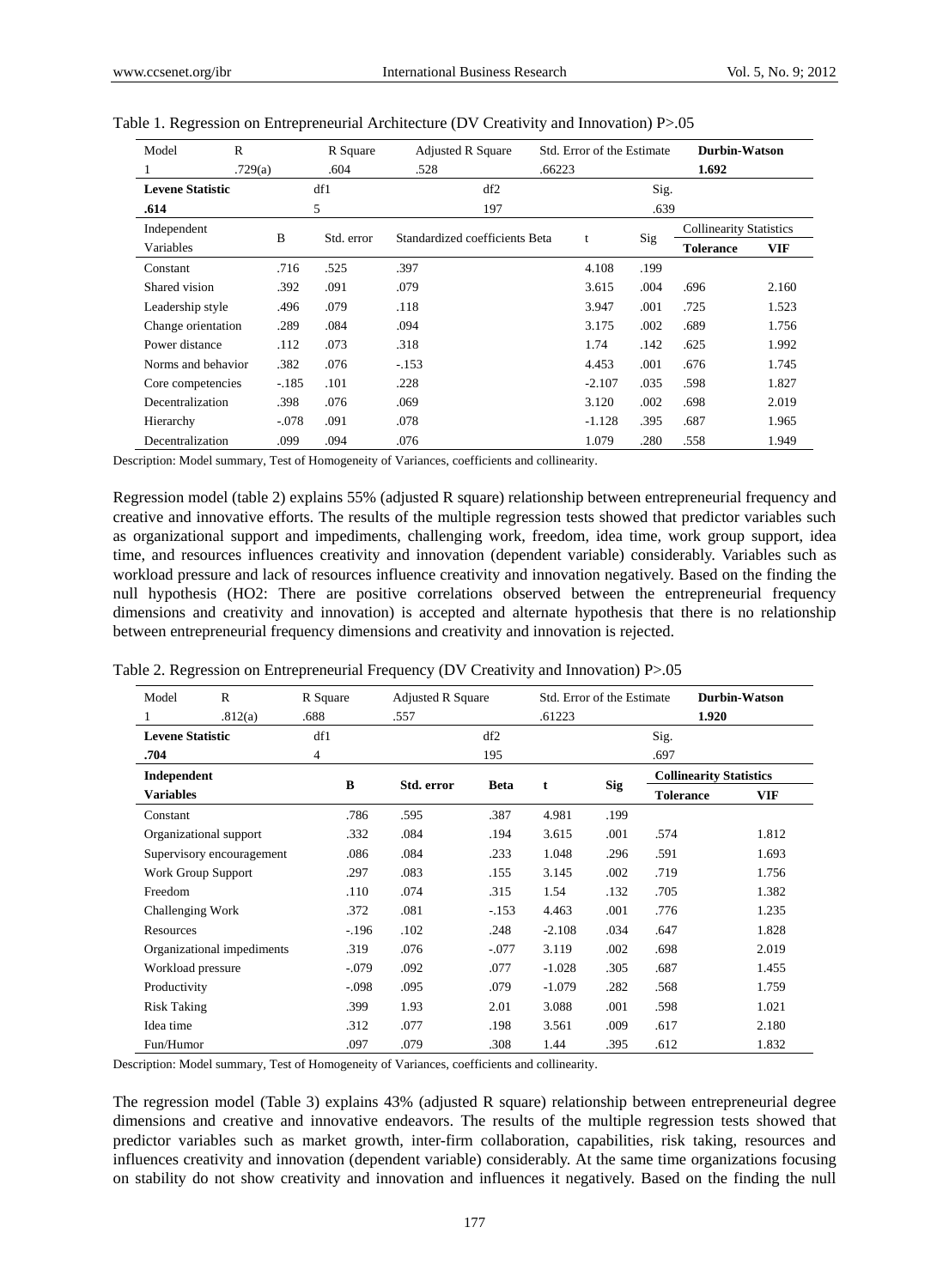hypothesis (HO3: There are positive correlations observed between the entrepreneurial degree dimensions and creativity and innovation) is accepted and alternate hypothesis that there is no relationship between entrepreneurial degree dimensions and creativity and innovation is rejected.

| Model                   | R                        | R Square       | <b>Adjusted R Square</b> |             |          | Std. Error of the Estimate |                                | <b>Durbin-Watson</b> |  |
|-------------------------|--------------------------|----------------|--------------------------|-------------|----------|----------------------------|--------------------------------|----------------------|--|
|                         | .689(a)                  | .488           | .437                     | .71223      |          |                            | 1.751                          |                      |  |
| <b>Levene Statistic</b> |                          | df1            |                          | df2         |          |                            | Sig.                           |                      |  |
| .601                    |                          | $\overline{4}$ |                          | 195         |          |                            | .589                           |                      |  |
| Independent             |                          |                |                          |             |          |                            | <b>Collinearity Statistics</b> |                      |  |
| <b>Variables</b>        |                          | B              | Std. error               | <b>Beta</b> | t        | <b>Sig</b>                 | <b>Tolerance</b>               | <b>VIF</b>           |  |
| Constant                |                          | .606           | .515                     | .307        | 3.188    | .189                       |                                |                      |  |
| Market growth           |                          | .312           | .085                     | .174        | 3.515    | .004                       | .576                           | 1.860                |  |
| Industry cycle          |                          | .076           | .074                     | .243        | 1.148    | .286                       | .511                           | 1.993                |  |
|                         | Inter-firm collaboration | .442           | .067                     | .389        | 4.185    | .001                       | .739                           | 1.456                |  |
| capabilities            |                          | .410           | .069                     | .325        | 2.549    | .006                       | .715                           | 1.582                |  |
| <b>Risk Taking</b>      |                          | .392           | .089                     | $-163$      | 4.463    | .002                       | .776                           | 1.835                |  |
| Resources               |                          | $-186$         | .102                     | .238        | $-2.109$ | .036                       | .547                           | 1.828                |  |
| Energy                  |                          | .118           | .077                     | $-.267$     | 1.728    | .140                       | .488                           | 2.029                |  |
| Stability               |                          | $-.432$        | .072                     | .312        | $-4.117$ | .001                       | .787                           | 1.355                |  |
| Productivity            |                          | .102           | .085                     | .277        | 1.67     | .202                       | .468                           | 2.159                |  |

Table 3. Regression on Entrepreneurial Frequency (DV Creativity and Innovation) P>.05

Description: Model summary, Test of Homogeneity of Variances, coefficients and collinearity.

Through the multivariate general liner model the numbers of independent variables (IVs) were increased from each dimension to predict (DV). The DV was predicted through the weighted sum of IVs as both were continuous data. The IVs from three set of dimensions were used to predict the DV. It was found that most of the groups of variables had liner relationship with each other. Each set of variables added to the predictive power of the equation.

Table 4. Multivariate General Linear Model (Entrepreneurial architecture and entrepreneurial frequency (EF) and entrepreneurial degree (ED)

| Source                    | DV  | d.f. | F      | <b>Sig</b> | <b>Partial Eta Squared</b> | <b>Observed Power</b> |
|---------------------------|-----|------|--------|------------|----------------------------|-----------------------|
| <b>Corrected model</b>    | СI  | 15   | 15.364 | .001       | .603                       | 1.000                 |
| <b>Intercept</b>          | C I |      | 14.691 | .001       | .487                       | 1.000                 |
| Leadership                | C I |      | 21.352 | .001       | .127                       | .999                  |
| <b>Vision</b>             | C I |      | 7.809  | .005       | .071                       | .798                  |
| <b>Decentralization</b>   | C I |      | 6.577  | .009       | .049                       | .657                  |
| <b>Change</b>             | C I |      | 8.520  | .007       | .082                       | .621                  |
| <b>Norms and Behavior</b> | C I |      | 9.771  | .004       | .073                       | .801                  |
| ЕF                        | СI  |      | 5.321  | .008       | .051                       | .711                  |
| ED                        | C I |      | 4.12   | .044       | .197                       | .541                  |

Description: Creativity and Innovation  $R^2 = .603$  (adjusted  $R^2 = .569$ ).

The findings (table 4) show that the GLM explains 60% of relationship between group of independent variables from entrepreneurial architecture, entrepreneurial frequency and entrepreneurial degree and creativity and innovation. It also leads to the acceptance of the global hypothesis and establish that there are positive correlations observed between the entrepreneurial architecture dimensions and entrepreneurial intensity.

# **7. Discussion**

The findings established that both entrepreneurial architecture and entrepreneurial intensity influences organizational creativity and innovation. Entrepreneurial architecture provides a framework within which creative and innovative endeavors can flourish. Leadership and the vision of the organization are critical in providing an organizational conditions and characteristics for creativity and innovation. Distributive leadership (Spillane 2005) and transformational leadership styles have been associated with facilitating creativity and innovation in organizations primarily due their change orientation and employee empowerment.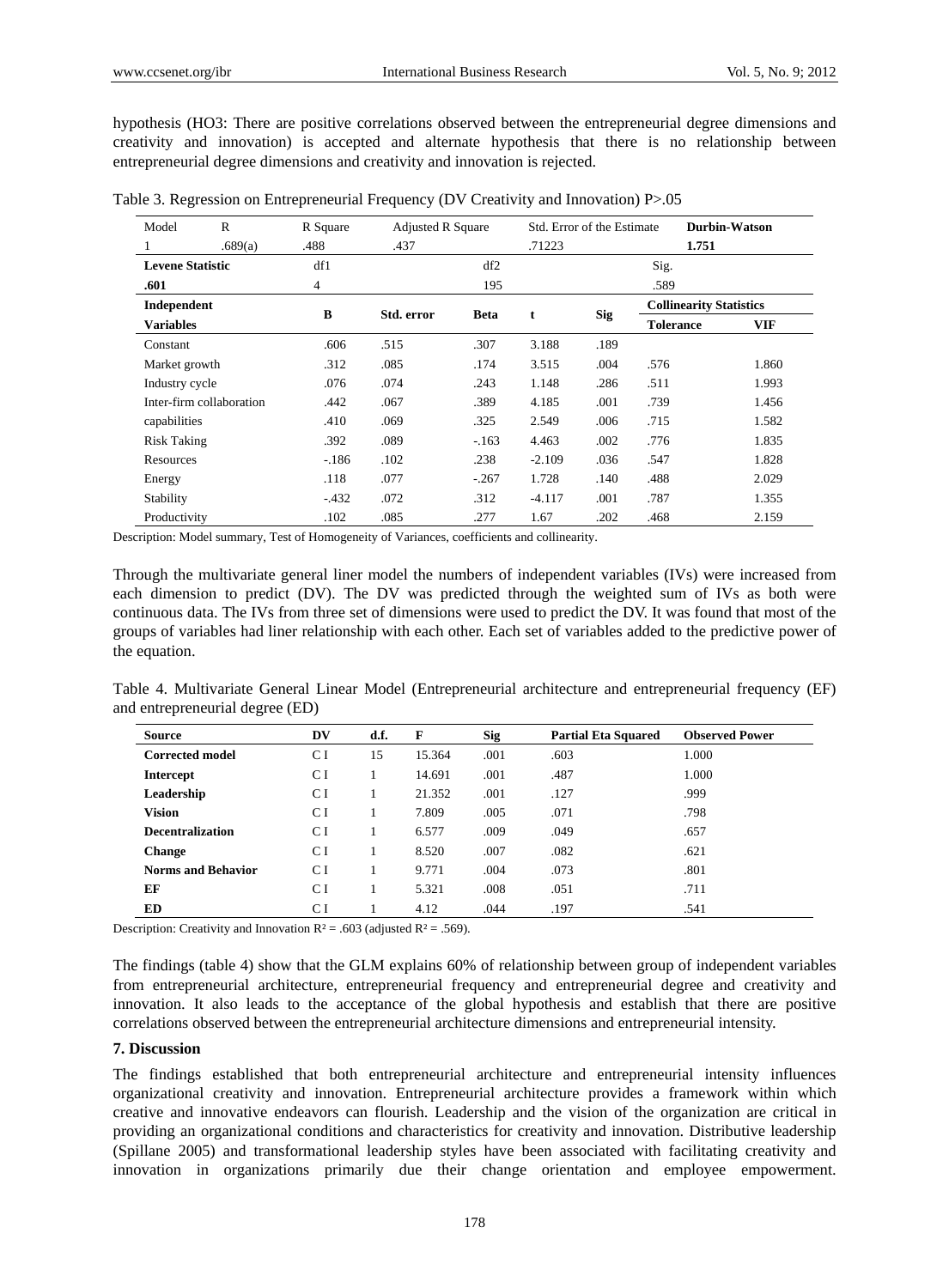Transformational leaders, as Tucker and Russell (2004), points out have the capability to enlist others on shared vision and then collaborate and motivate the employees to achieve that vision. Leadership can induce a culture of experimentation, new ideas and innovative efforts and outputs (Isaksen, Laeur, Ekvall, & Britz, 2001). Stinger (2000) argues that organizational structures and should be decentralized so that innovation can be encouraged and points out that bureaucratic structures stifles creativity. Organizations strategies will determine whether organization considers it as a strategic resource and then competencies and value streams have to be harnessed around it (Bessant & Hobday, 2003). Purcell and Kinnie et al. 2003 argue that the culture of innovation should be embedded through human resource polices and in the organization. However evidences from research (Searle & Ball, 2003) indicate that human resource departments and line managers do not give enough importance to creativity and innovation initiatives.

Entrepreneurial frequency requires firms to be programmed for creative mindset that spur innovations on a continuous basis. In such organizations creativity and innovation is in their DNA and policies and practices that drive innovation are embedded in their organizations through human resource and leadership strategies. Amabile (1997) suggests that the work culture in these organizations promote challenging tasks and the employees are continuously challenged to 'think outside the box' rather than remain in their comfort zones and shy away from experimentation. Organizations that are obsessed to 'match employee competencies to tasks characteristics' do have provide adequate level of challenge to the employees otherwise they do not feel the need to think creatively. Weisberg (2007) believes that when people are ready to take up challenging tasks, they become creative problem solvers.

Amabile (1997) further argues that the organizations that promote organizational climate for creativity that breeds innovative outputs provide adequate level of freedom to their employees. She however cautions that the freedom should be given in terms of choosing their own paths to achieve the goals of the organization rather than determining the goals. This strategy where the organizational goals are decided by the organization leads to incremental innovation rather than radical innovation. At the same time organizations should be committed to provide adequate resources to facilitate creativity and innovation. These resources include time, physical and social space to the employees. Interestingly (Ahmed & Shepherd, 2010) quoting Hesselbein and Johnston (2002) points out that innovation are paradoxical to time. Creative inputs require sufficient time to mature as it goes through incubation and then illumination stages and organizations that either impose tight or fake deadlines crate both mistrust and burnout and kill creative initiatives. Isaksen (2006) enumerates the benefits of giving idea time to the employees. This time should be dedicated to brainstorming new ideas and innovative opportunities.

Amabille (1997) recommends that there should be adequate level of work group support to promote creativity and innovation. Wilson and Stokes (2005) support this thesis, as he points out that creativity may be an individual effort but successful innovation requires the support from the group. Further there should be enough diversity of ideas in the group that adds value to the group and organizations. People with similar mindsets should not be grouped together. Ahmed and Shepherd (2010) quoting Hesselbein and Johnston (2002), Osborne (1963) and Parnes (1961) recommend convergent and divergent thinking to facilitate generation of new ideas. Finally organizational support is essential ingredient to develop an organizational climate for creativity and innovation in organizations. It is difficult to sustain creative passions on a continuous basis without the cheer leaders. The supervisors and line managers and the top management of the organizations should value the creative endeavors and be tolerant towards failure. In such organizations 'critique' should become an alien entity and 'deferral of ideas' for future consideration should be labeled as taboo. Failure should not be something that should deter employees and the organization from experimenting. Creative efforts and innovative outputs should be rewarded handsomely and creative competency should be an essential criterion in selection, training and performance management. Human resource strategies and leadership style (Yukl, 2010) should ensure that creativity and innovation becomes part of work culture and work ethics. When this kind or organizational climate would be created underpinned by appropriate human resource strategies innovation will most likely become frequent and continuous and will provide the organizations with the required competitive advantage (Lowenberger, 2009).

Entrepreneurial degree on the other hand requires different dynamics although organizational climate is also essential for radical creativity. In other words although organizations climate for creativity will most likely support incremental innovation it may not lead to radical innovation. For radical innovation to take place organizations will have to walk the extra mile. For radical innovation to take place the organizations have to unlearn (Marnix, 2006) and acquire new capabilities. They have to abandon the existing designs, technologies and strategies and learn to live with higher levels of uncertainty and risks Christensen (2003). Radical innovations require firms to get rid of their conservatism approach, eliminate excessive bureaucracy and identify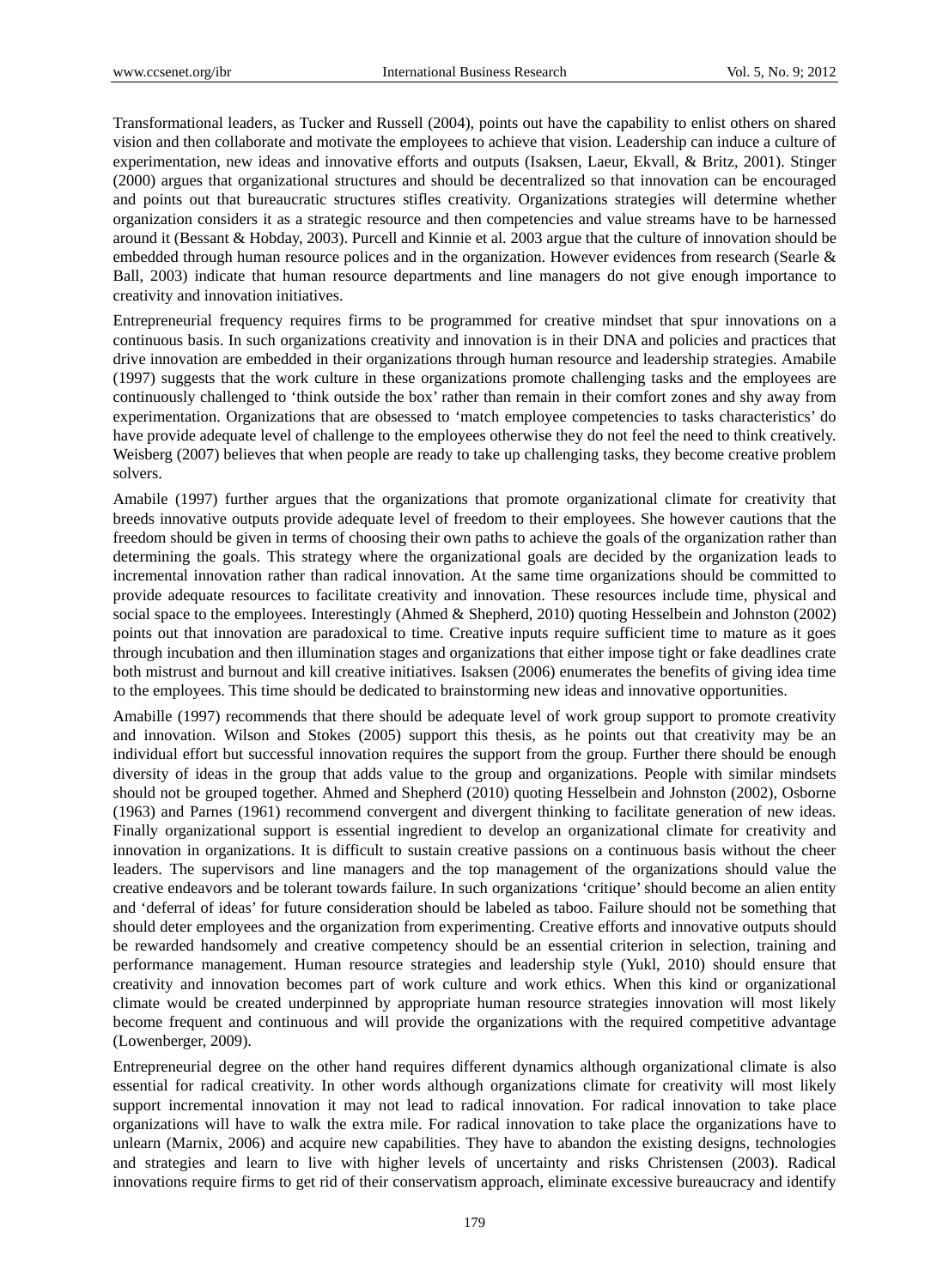and plug their learning deficiencies. Stinger (2000) argues that large firms have invested so much in maintaining the status quo that they find it extremely difficult to disturb this equilibrium. Pascale (1999) cautions against false sense of equilibrium and points out that the firms which are focused on maintaining equilibrium are actually at risk of failure. Radical innovation opportunities are derived from the external environment and the size of the firms and the industry life cycle determines whether the industry will accept the new radical innovation or not. Inter-firm collaboration can be helpful here because it can provide the firm greater chances of acceptability as well sharing of knowledge and resources. Csikszentmihalyi (1999) argues that the domain, field and overall the society should accept radical innovations otherwise innovations may not be recognized at all. All the three entrepreneurial dimensions have the potential to influence creativity and innovation in the corporate sector in Oman as was evidenced through the findings. Each of these dimensions has been studies separately to evaluate its impact on creativity and innovation independently because analyzing each dimension within its context has enhanced the diagnostic value of the findings. It is logically argued that once organizations are able to deliver creative and innovative outputs they can derive competitive advantage in the market place which in turn enables it to grow and become profitable. Linking creativity and innovation to financial indicators and growth dynamics is an area for further empirical research and would further support and validate the thesis of this research.

## **8. Conclusion**

The findings lead to the conclusion that organizations should understand the holistic nature of creativity and innovation and must provide the right organizational climate and conditions for creativity and to take place. Only when appropriate climate for creativity is provided, innovations can happen. Organizations should view creativity and innovation not only holistically but also understand that creativity and innovation resides as much in the organization and environmental conditions as in cognitive capacities of their employees. At the same time innovation must be seen in the context of the macro environmental conditions. The findings have substantial implications for the practitioners as they can appreciate that each of the entrepreneurial dimensions has the ability to influence creativity and innovation. The first condition is that the organizations must provide the right culture, structure, strategies and leadership for any kind of creativity and innovation to thrive. This is like an overarching condition for creativity and innovation to flourish. Once this climate is provided then the organizations can decide what kind of creativity and innovation is beneficial for the organization and for this decision to be taken they have to monitor the environmental conditions. If the market conditions are right for new breakthroughs, the resources of the organization should be devoted towards radical innovation. On the other hand if the market condition are not right for breakthrough innovations, organizations should focus on promoting organizational climate for creativity where continuous and incremental innovations becomes embedded into organizational culture and leadership and human resource policies. It can be conversely argued that all three conditions must be met for organizations to successfully carry out creative and innovative endeavors. The thesis of this argument would not be incorrect except that the organizational focus on each of these entrepreneurial dimensions will yield different varieties and degrees of creative efforts and innovative outputs. This has been proven to be true especially in the context of the Omani corporate sector. However creativity and innovations will present innate paradoxes, contradictions and tensions and firms will have to learn to live with it. How effectively they can deal with it will depend how well they understand the drivers and how well they support it. Only when creativity and innovation is understood in a non-linear context it can be practiced effectively or else it will remain a rhetoric and elusive as it has been in the past.

# **Acknowledgements**

I would like to thank Professor Paul Burns and Dr. Pauline Lowenberger, University of Bedfordshire, UK, whose empirical work in the field of entrepreneurship and creativity and innovation have made a significant impact on this study. I would like to thank my institution Majan College, University College that has given me the opportunity to conduct this empirical study. Finally I would like to thank the four participating organizations and their staff for taking time out to be part of this study and contribute in their own way in the knowledge creating process.

# **References**

- Ahmed, P. K., & Shepherd, C. D. (2010). *Innovation Management: context, strategies, systems and processes*. London: Pearson Education.
- Amabile, T. M. (1997). Motivating creativity in organizations: on doing what you love and loving what you do. *California Management Review*, *40*(1), 39-58.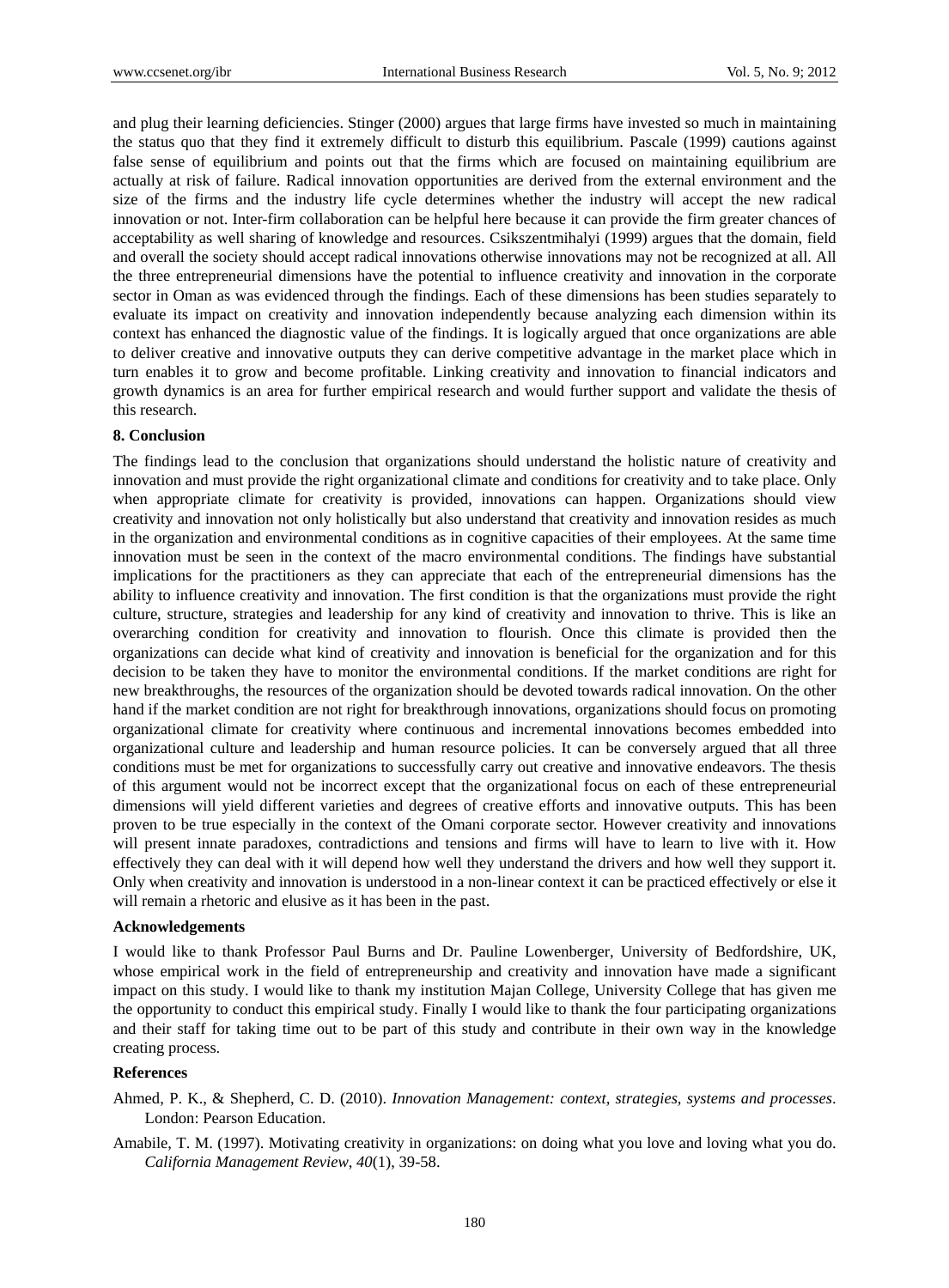- Audretsch, D. (1995). Innovation, growth and survival The sum of many small, incremental innovations can have an enormous impact on competitive advantage. *International Journal of Industrial Organization*, *13*.
- Audretsch, D. B., & Feldman, M. P. (1996). Innovative clusters and industry life cycle. *Review of Industrial Organization*, *11*(2), 253-273. http://dx.doi.org/10.1007/BF00157670
- Basadur, M., & Gelade, G. A. (2006). The role of knowledge management in the innovation process. *Creativity and Innovation Management*, *15*(1), 45-62. http://dx.doi.org/10.1111/j.1467-8691.2006.00368.x
- Bessant Francis, J., & Hobday, M. (2003). Managing radical organizational transformation. *Management. Decision*, *41*(1), 18-31. http://dx.doi.org/10.1108/00251740310462023
- Bessant, J. (1999). Developing continuous improvement capability? *International Journal of Innovation Management*, *2*.
- Bowman, C., & Faulkner, D. (1997). *Competitive and Corporate Strategy*. London: Irwin.
- Bryman, A., & Bell, E. (2003). *Business Research Methods*. Oxford: Oxford University Press.
- Burn, P. (2012). *Corporate Entrepreneurship: Building an entrepreneurial organization*. London: Palgrave, Macmillan.
- Burns, E., & Stalker, G. M. (2009). The Management of Innovation. Accepted Paper Series, *Social Science Research Network.*
- Burns, P. (2011). *Entrepreneurship and Small Business*. London: Palgrave. Macmillan.
- Christensen, C. M. (2001). Assessing your organization's innovation capabilities. *Leader to Leader*, *21*, 27-37.
- Clarke, N. (2004). HRD and the challenges of assessing learning in the workplace. *International of Training and Development, 8*(2), 140-56. http://dx.doi.org/10.1111/j.1468-2419.2004.00203.x
- Csikszentmihalyi, M. (1996). *Creativity: Flow and the psychology of discovery and invention*. New York: Harper Collins.
- Csikszentmihalyi, M. (1999). A systems perspective on creativity. In M. Sternberg (Ed.), *Handbook of creativity.* Cambridge: Cambridge University Press.
- Easterby-Smith, M., Thorpe, R., & Lowe, A. (1991). *Management Research: An Introduction*. London: Sage Publications.
- Fenton, E. M., & Pettigrew, A. M. (2000). *The innovating organization*. London: Sage Publications.
- Fisher, C. (2004). *Writing Research dissertations for Business Students*. London: Prentice Hall.
- Foster, R., & Kaplan, S. (2001). *Creative Destruction, from Built-to-Last to Built-to-Perform*. London: Pearson Education Limited.
- Gibb, S., & Waight, C. L. (2005). Connecting HRD and Creativity: From Fragmentary Insights to Strategic Significance. *Advances in Developing Human Resources, 7*(2), 271-286. http://dx.doi.org/10.1177/1523422305274530
- Hair, J. F., Black, W. C., et al. (2006). *Multivariate Data Analysis*. New Jersey: Pearson Education.
- Hamel, G. (2003). Innovation as a deep capacity. *Leader to Leader Institute*, *27*, 19-24.
- Harrison, J., & Taylor, B. (1996). *Super Growth Companies: Entrepreneurs in action*. Oxford: Butterworth-Heinemann.
- Henry, J. (2006). *Creativity Management and Development*. London: Sage Publications.
- Herron et al. (1994). The effects on Industry growth and strategic breath of new venture performance and strategy content. *Strategic Management Journal*, *15*(1), 537-554.
- Hesselbein, F., & Johnston, R. (2002). *On creativity and innovation, and renewal: A leader to leader guide*. Hoboken, New Jersey: Jossey-Bass Publishing.
- Isaksen, S. G. (2007). The Climate for Transformation: Lesson for leaders. *The Author Journal Compilation*, *16*(1), 3-15.
- Isaksen, S. G., Lauer, K. J., Ekvall, G., & Britz, A. (2001). Perceptions of the Best and Worst Climates for Creativity: Preliminary Validation Evidence for the Situation Outlook Questionnaire. *Creativity Research Journal, 13*(2), 171-84. http://dx.doi.org/10.1207/S15326934CRJ1302\_5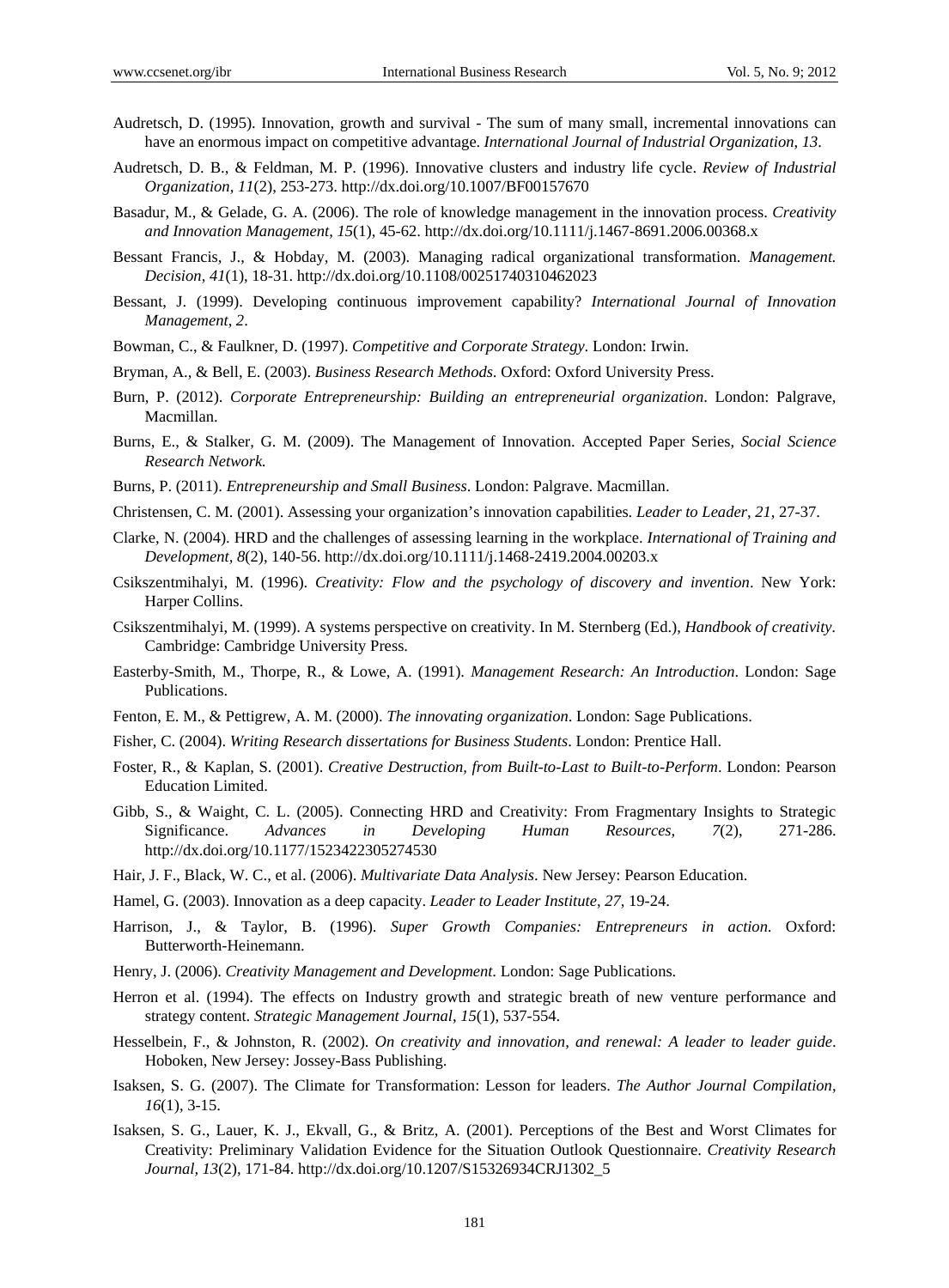- Israel, G. D. (1992). Sampling: *The Evidence of Extension Program Impact, Program Evaluation and Organizational Development,* IFAS, University of Florida, PEOD-5 October.
- Johannessen, J-A., Olsen, B., & Lumpkin, G. T. (2001). Innovation as newness: what is new, how new, and new to whom? *European Journal of Innovation Management*, *4*(1), 20-30. http://dx.doi.org/10.1108/14601060110365547
- Kay, J. (1993). *Foundations of corporate success*. Oxford: Oxford University Press.
- Kim, D. H. (1993). The link between individuals and organizational learning. *Sloan Management Review*, fall.
- Kim, J., & Tversky, B. (1999). 11 mental models of spatial relations and transformations. *Advance Psychology*, *128*, 239-258. http://dx.doi.org/10.1016/S0166-4115(99)80055-7
- Klepper, S. (1996). Entry, Exit, Growth and innovation over Product Life Cycle. *The American Economic Review*, JASTOR.
- Lettice, F., & Thomond, P. (2002). Disruptive innovation explored. Paper presented at Ninth IPSE *International Conference on Concurrent Engineering: Research and Applications* (CE2002).
- Loewenberger, P. A. (2009). Facilitating Organizational Creativity: Exploring the contribution of psychological, social and organizational factors. University of Bedfordshire.
- Lynn, G. S., & Reilly, R. R. (2002). Growing the top line through innovation. *The Leigh Advisor*, Fall, 17-19.
- Marnix, A. (2006). Inhibitors of disruptive innovation capability: a conceptual model. *European Journal of Innovation Management*, *9*(2), 215-233. http://dx.doi.org/10.1108/14601060610663587
- Morris, M. H., & Kuratko, D. F. (2002). *Corporate Entrepreneurship: Entrepreneurial development within organizations*. UK: Harcourt College Publishers.
- Morris, M. H., & Sexton, D. L. (1996). The concept of entrepreneurial intensity. *Journal of Business Research*, *36*(1). http://dx.doi.org/10.1016/0148-2963(95)00158-1
- Osborn, A. F. (1963). *Applied Imagination*. New York: Scribner's.
- Paap, J., & Katz, R. (2004). Anticipating disruptive innovation. *Research Technology Management*, *47*(5), 13-22.
- Pallant, J. (2005). *SPSS Survival Manual* (3rd ed.). USA: Open University Press.
- Parnes, S. J. (1961). Effects of Extended Effort in Creative Problem Solving. *Journal of Educational Psychology, 52*, 117-122. http://dx.doi.org/10.1037/h0044650
- Parnes, S. J. (1962). *Can creativity be increased? A Source Book for Creative Thinking*. NY: Free Press.
- Pascale, R. T. (1999). Surfing the edges of chaos. *MIT Sloan Management Review*, spring, *40*(3).
- Poettschacher, E. (2005). How values, beliefs and assumptions drive entrepreneurs in creative industries. *Entrepreneurship and Innovation*, August.
- Porter, M. (1985). *Competitive advantage: creating and sustaining superior performance*. New York: Free Press.
- Propis, M. (2010). Types of Innovation and inter-firm cooperation. *Entrepreneurship and Regional Development*, *14*(4), 337-353. http://dx.doi.org/10.1080/08985620210144974
- Purcell, J., Kinnie, N., & Swart, J. (2003). Knowledge-intensive firms: the influence of the client on HR systems. *Human Resource Management Journal*, *13*(3), 37-55. http://dx.doi.org/10.1111/j.1748-8583.2003.tb00097.x
- Rice, M. P., O'Connor, G. C., Leifer, R., McDormott, C. M., & Standish-Kuon, T. (2000). Corporate venture capital models for promoting radical innovations. *Journal of Marketing Theory and Practice*, *8*(3), 1-10.
- Saunders et al. (2006). *Research Methods for Business Students*. UK: Prentice Hall.
- Seekaran, U. (2003). *Research Methods*. U.S.A: Wiley & Sons.
- Senge, P. (2006). *The Art of Fifth Discipline*. New York: Double Day.
- Spillane, J. P. (2005). Distributive leadership. *The education forum*, *69,* Winter, 143-150. http://dx.doi.org/10.1080/00131720508984678
- Stewards, F., & Conway, S. (2009). *Managing and Shaping Innovation*. Oxford: Oxford University Press.